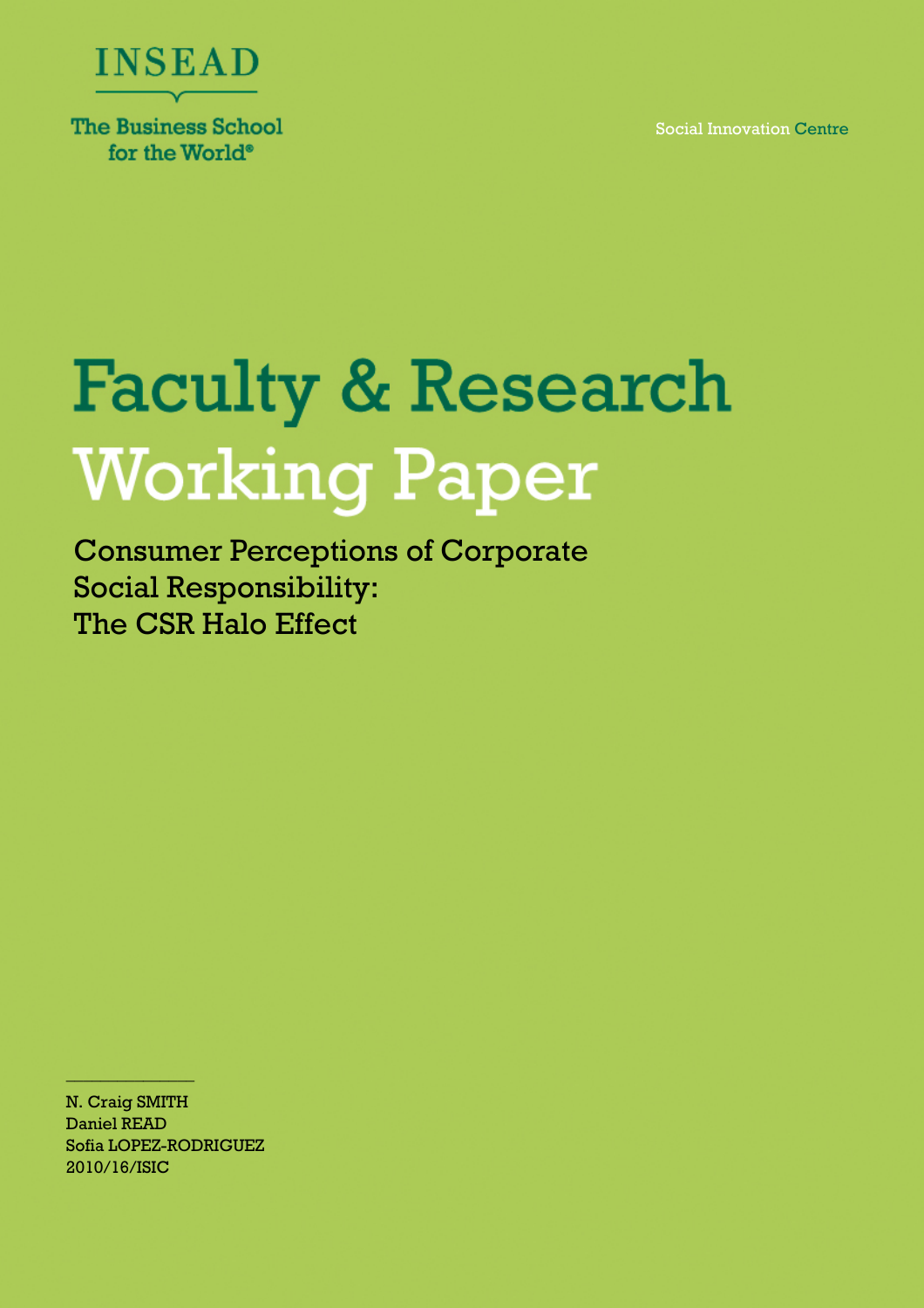# **Consumer Perceptions of Corporate Social Responsibility:**

# **The CSR Halo Effect**

by

N. Craig Smith\*

Daniel Read\*\*

and

Sofía López-Rodríguez\*\*\*

- \* INSEAD Chaired Professor of Ethics and Social Responsibility at INSEAD, Boulevard de Constance, 77305 Fontainebleau Cedex, Ph : 33 (0)1 60 72 41 45 Email: craig.smith@insead.edu
- \*\* Visiting Professor of Behavioral Economics at Yale School of Management New Haven, CT 06520n 8200, USA Ph: 1 203 432 5969 Email: daniel.read@yale.edu
- \*\*\* Univ Lille Nord de France; LSMRC Avenue Willy Brandt 59777 Lille, France Ph: +33 (0)3 2021 4092 Email: s.lopez@skema.edu

A working paper in the INSEAD Working Paper Series is intended as a means whereby a faculty researcher's thoughts and findings may be communicated to interested readers. The paper should be considered preliminary in nature and may require revision.

Printed at INSEAD, Fontainebleau, France. Kindly do not reproduce or circulate without permission.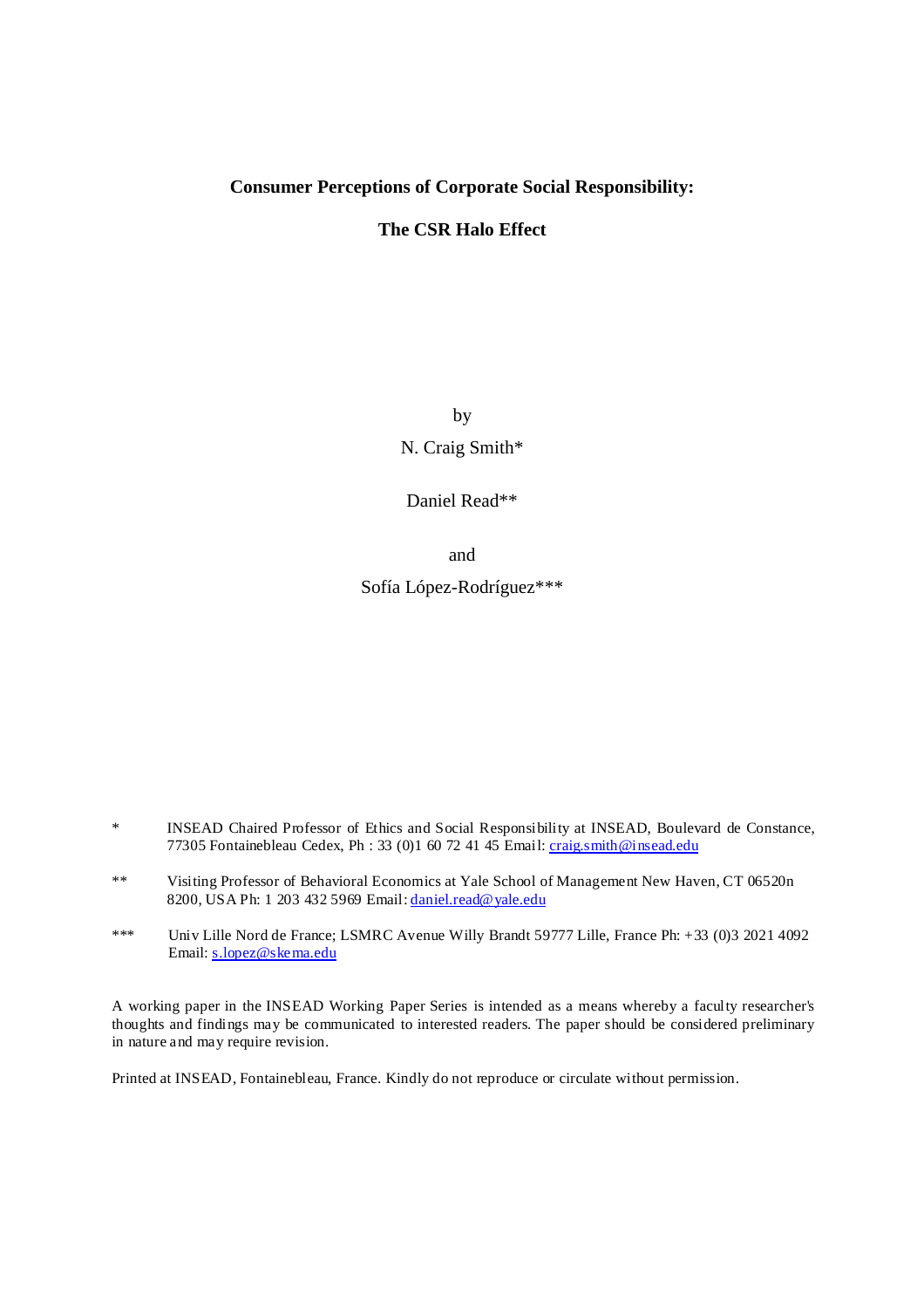### **Consumer Perceptions of Corporate Social Responsibility:**

## **The CSR Halo Effect**

### Abstract

While consumers are often identified as a driver of the "business case" for corporate social responsibility, little is known about the precise impact CSR has on consumers. It has been widely speculated that socially responsible behavior will be subject to a halo effect whereby consumer awareness of one set of CSR actions (e.g., recycling) will influence their perceptions of CSR performance in other areas (e.g., eco-friendly production) about which they have little or no information. Two studies provide support for a halo effect within domain (e.g., environment) and across domains (e.g., environmental action influences perceptions of CSR performance in relation to the local community). Our research suggests that consumers may well make inferences about company CSR performance on the basis of very limited information. This has implications for company CSR strategy and for public policy where companies attempt to use the CSR halo to manipulate consumer perceptions of CSR performance.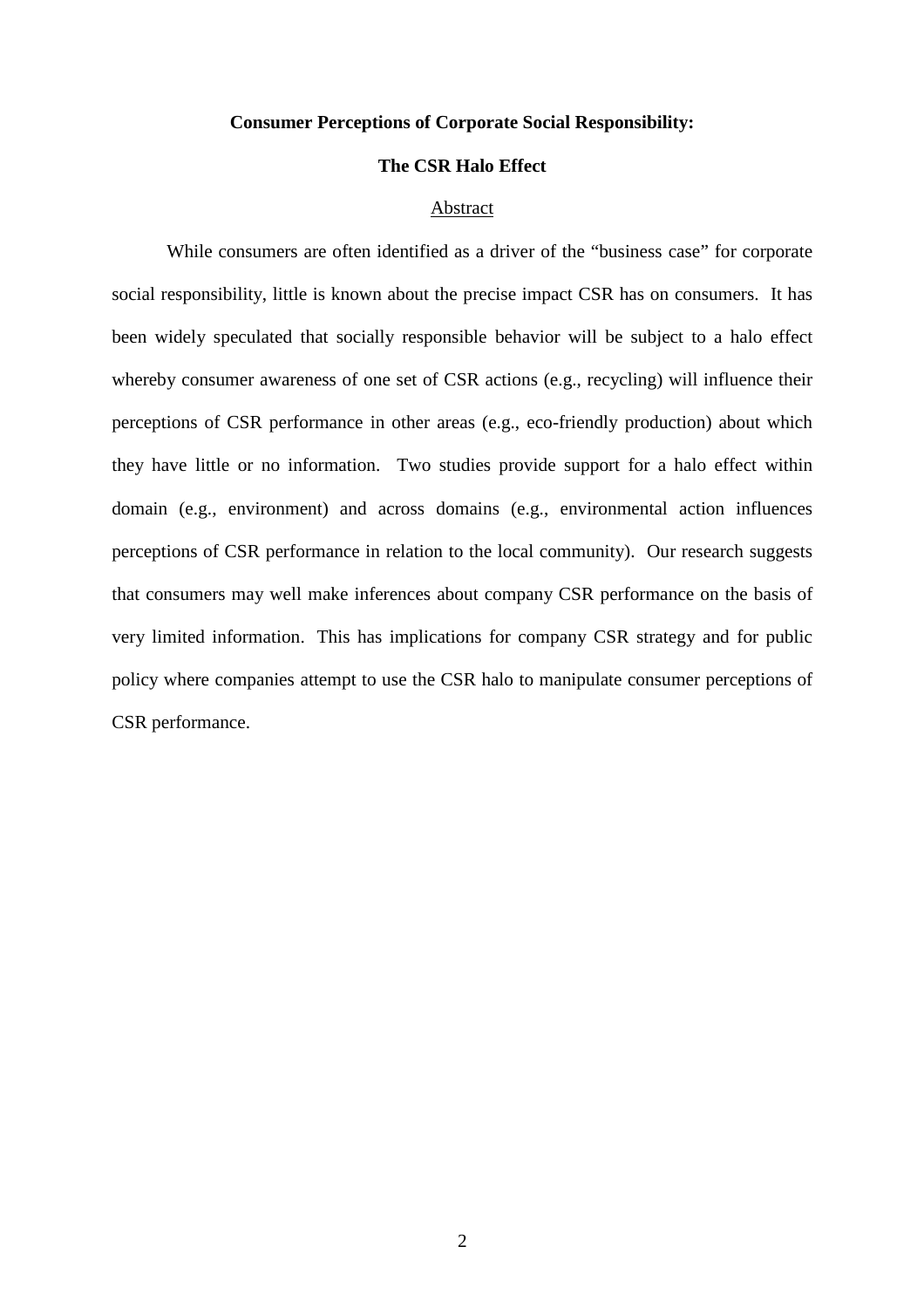Corporate initiatives that address a company's social and environmental impacts that go beyond legal or regulatory requirements are often premised on a perceived "business case" in which consumer perceptions and demands drive corporate responsibility and sustainability strategies (Barnett 2007; Smith 2003). Yet research findings on the business case for CSR are mixed (Margolis, Elfenbein and Walsh 2008) and reviews of research in regard to consumer effects suggest that the influence of CSR on consumers is highly contingent (Bhattacharya and Sen 2004; Smith 2008; Vogel 2005). While CSR likely has major implications for marketing activities such as advertising and branding, there is much we still do not know about its effects on consumer decision making.

Research to date has demonstrated the contingent effect of CSR on consumers. For example, Sen and Bhattacharya (2001) found that the effects of CSR information on company evaluations are mediated by consumer-company congruence and moderated by consumer support of the CSR domain. Yoon, Gurhan-Canli and Schwarz (2006) identified a mediating role for perceived sincerity of company motives when consumers evaluate CSR. Wagner, Lutz and Weitz (2009) explored the effects of inconsistent CSR information on consumers and identified a mediating role for perceived corporate hypocrisy. Trudel and Cotte (2009) report that some consumers will pay a premium for ethical product attributes, but only up to a point and they will also penalize unethical conduct to a proportionately greater extent. This "negative ethical consumerism" (Smith 2008, 283) can extend to boycotts, where there is refusal to purchase, and boycotts research also indicates that boycott participation can be highly contingent, influenced by factors such as the perceived likelihood of boycott success and the costs associated with boycotting (Sen, Gurhan-Canli and Morwitz 2001) or a weighing of costs and benefits in a pro-social action framing, including possible motivations unrelated to the boycott issue, such as self-enhancement (Klein, Smith and John 2004).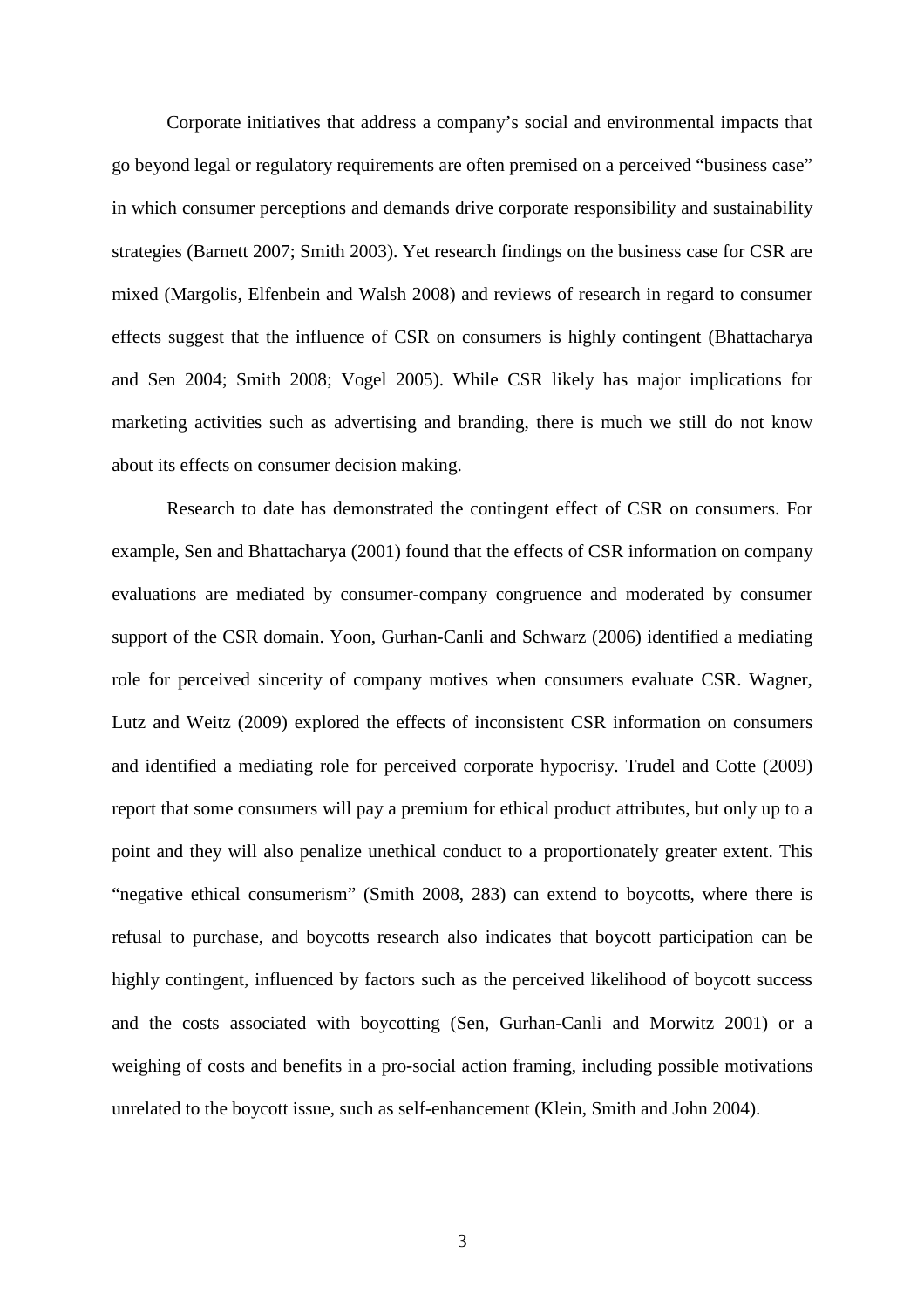In this research, we focus on whether CSR information can lead to a halo effect on the part of consumers, in that they generalize from knowledge of one initiative to beliefs about other initiatives. The halo effect, as implied, is the tendency to draw an impression of a person or object from a few positive or negative facts, and to then use that impression to infer other facts about the person or object. For instance, seeing a few particularly honest acts from someone can make other (neutral) acts seem more honest. It has been widely speculated that socially responsible behavior will be subject to such a halo effect whereby consumer awareness of one set of CSR actions (e.g., recycling) will influence their perceptions of CSR performance in other areas (e.g., eco-friendly production) about which they have little or no information. However, this speculation, which has major implications for business and policymakers, has received little direct empirical support.

Klein and Dawar (2004) found that a CSR halo might mediate the impact of productharm crises on consumers' brand evaluations if consumers are CSR sensitive. Luchs et al (2007) proposed an inherent tradeoff between a product's "ethical attributes" and the product's effectiveness or functional performance, consistent with Sen and Bhattacharya (2001), and found that consumers assume less effectiveness of "ethical products" moderated by the degree to which the consumer believes the ethical issues to be important. In contrast, we look less to individual differences in consumer response and more to the extent to which a halo effect is evident in a CSR context. More specifically, we report two studies where participants were exposed to scenarios describing company actions in four CSR domains (the environment, community, customers, and employee work/life balance) and test for evidence of a halo effect both within domain (e.g., environment) and across domains (e.g., environmental action influences perception of CSR performance relative to employees). We discuss the implications of our results for understanding of consumer response to CSR initiatives, including its possible "dark side" whereby companies attempt to use the CSR halo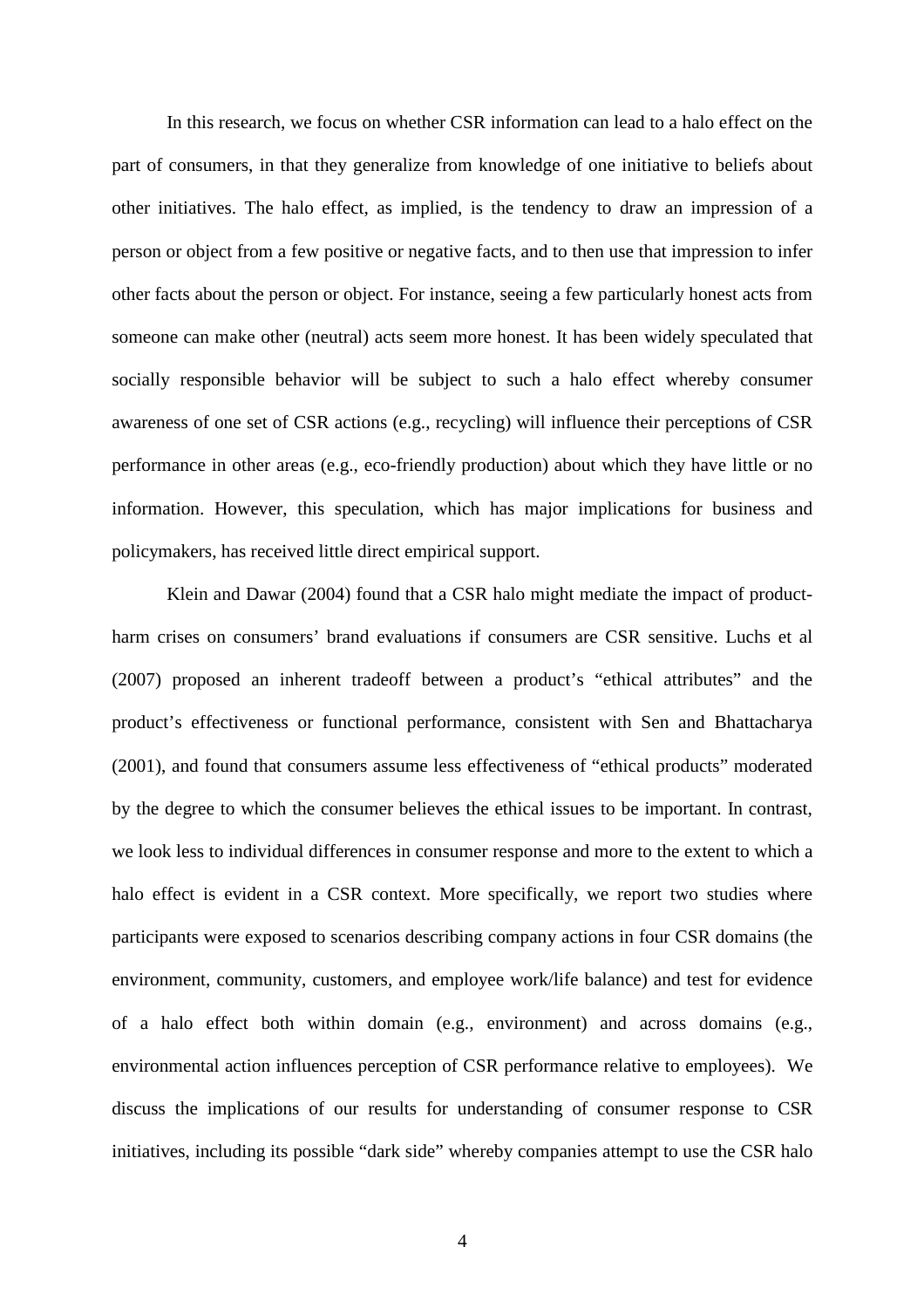to manipulate consumer perceptions of CSR performance (e.g., "greenwashing"), and identify directions for further research examining "halo valence" (e.g., effects of negative and positive CSR information) and "halo calibration error" (true vs. illusory halo).

# **THE CSR HALO EFFECT**

The halo effect can be defined formally as "high intercategory correlations or low intercategory variance" (Cooper 1981, 218). That is, judgments made about one category are either clustered around judgments of other categories, or highly correlated with them. The halo effect was originally identified by Wells (1907), and occurs where raters are "unable to treat an individual as a compound of separate qualities and to assign a magnitude to each of these in independence of the others" (Thorndike 1920, 28). Evident in these early origins and much subsequent treatment of the halo effect is an emphasis on its psychometric implications. Considerable research attention has been given to halo reduction and to the use of halo measures as an indicator of rating quality, particularly in performance evaluations (see, for a critical review, Balzer and Sulsky 1992; Cooper 1981).

As well as being of methodological concern, however, the phenomenon is so well established as a psychological construct that it is described as "ubiquitous" by Cooper (1981). It has been shown for example that physical attractiveness is incorrectly associated with being more sociable, more intelligent and socially skilled, such that "good looking people are not what we think" (Feingold 1992). In a consumer decision-making context, "health halos" from fast-food restaurants that claim to be healthy (e.g., Subway) are said to explain why consumers underestimate the caloric content of main dishes and choose higher calorie side dishes (Chandon and Wansink 2007). More anecdotally, increased sales of the Apple Mac computer are attributed to a halo effect resulting from the huge success of the I-phone (Thompson 2007) and the appeal of product placement reflects advertiser assumptions of a favourable halo effect.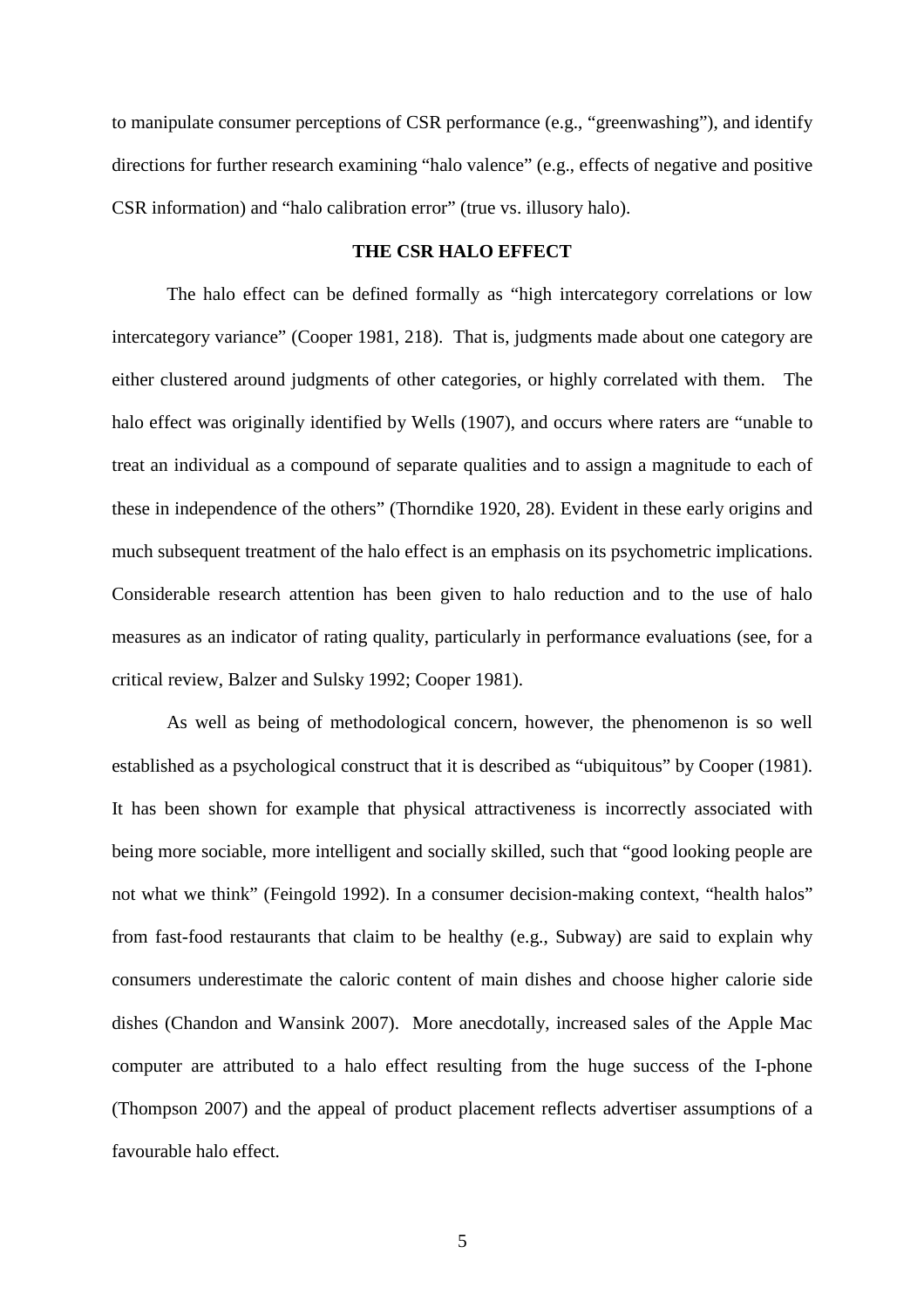The observed halo is the combination of the "true halo" and the "illusory halo". True halo reflects actual correlations (or partial redundancy) among the categories being evaluated. Illusory halo is present when observed halo exceeds true halo and is largely attributable to illusory covariance theories (Cooper 1981). It is important to differentiate between true halo and illusory halo, though they can be difficult to isolate empirically. While both true halo and illusory halo reflect theories of category covariance, with illusory halo the observer's theory (implicit or otherwise) predicts nonexistent category covariance (or overstates it) and thus is mistaken. Illusory covariance theories are attributed to conceptual similarities of categories that cue associations and are aided by cognitive distortions, such as ignoring hit rates (overattending to correct predictions and under-attending to incorrect predictions), a readiness to see similarity, confirmation bias, and discounting impression inconsistent information (Cooper 1981).

In the context of consumer perceptions of CSR, true halo exists where consumers estimate a correct covariance among CSR activities. Accordingly, for example, they might be correct in inferring that a company that attempts to minimize its impacts on the environment is also likely to look after its employees (true halo), but overstate the strength of that relationship (illusory halo).

Boatwright, Kalra and Zhang (2008, 217) note that the term halo effect refers to two broad effects:

"the interdimensional similarity halo, where a person tends to rate an object similarly across different dimensions. In the marketing context this implies that consumers will use an observable attribute to infer an unobservable one. The second effect refers to the general impression halo, where a person's overall evaluation or impression leads her to evaluate all aspects of performance."

We consider two kinds of halo inference in regard to the interdimensional similarity halo. The first is a within-domain inference, meaning an inference from one CSR activity to another with a similar goal. An example would be inferring that a firm pursues an energy

6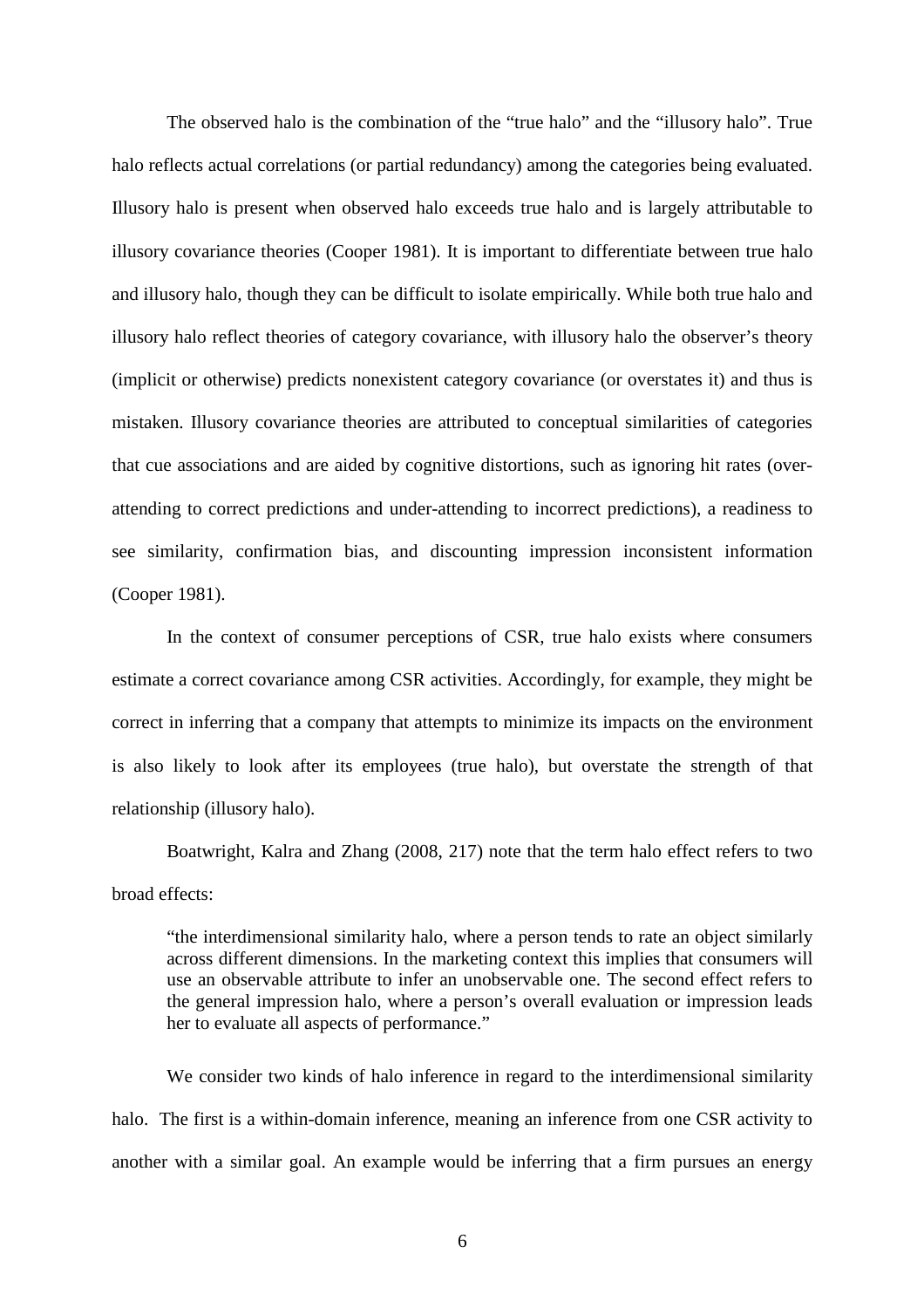conservation initiative because it is known to have a recycling initiative. The second is a between-domain inference, meaning from one activity to another that has a different goal. This would mean, for example, inferring that a firm has a family friendly workplace environment from information about its recycling activities.

To take a simple real-world example, what are the inferences made by HP consumers of the company's printer cartridge recycling program that encourages them to mail used cartridges back to HP for recycling? How and in what ways does this initiative affect the perceived CSR performance of HP overall and in specific domains, as well as more broadly, HP's brand and reputation? In general, when consumers are unable to reliably ascertain the true extent of a company's social and environmental impacts, do they extrapolate from a limited number of examples to other corporate practices? We describe two studies addressing these questions and develop their implications.

### **STUDY 1**

In Study 1, 165 undergraduates at a large university in France participated in the study in exchange for a coupon redeemable at a local sandwich shop. Participants were randomly assigned to experimental conditions and were debriefed and compensated on departure. Each participant read a brief scenario describing a firm, modeled on HP, which makes printer cartridges and printers. There were seven conditions. In four *halo* conditions, the scenario included a description of a CSR initiative, either in the domain of the environment, the company's local community, customers, or employee work/life balance. For example, participants in the environmental initiative condition were told:

"Company X is a European company that manufactures printers and printer-cartridges for personal computers. It has 4,500 employees based in its production facilities in France, Ireland and Portugal.

The company has embarked on an ambitious recycling program for its printer cartridges. Each cartridge sold comes with a prepaid return envelope for the used cartridge. When returned the cartridges are reconditioned. The company's stated goal is for each cartridge to be recycled an average of three times."

7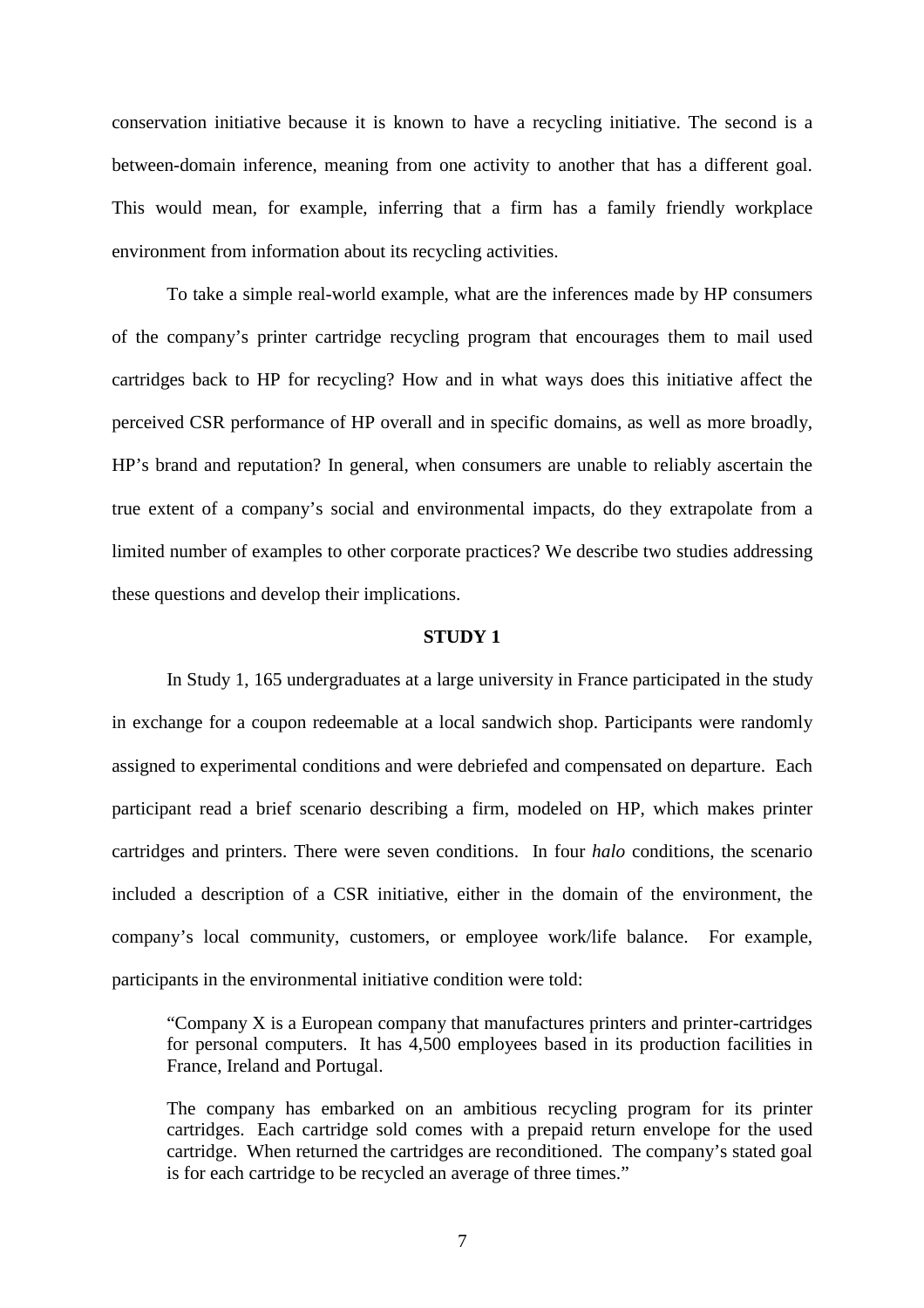In addition to the halo condition, there were three control conditions against which the halo conditions were compared: no initiative (i.e., first paragraph above only), a purely commercial initiative, all four CSR initiatives.

After having read the scenario, participants answered 20 questions concerning the social responsibility of the firm (counterbalanced to reduce any order effect). Each question consisted of a statement about the company, to which the respondent indicated whether it was likely that the company carried out the action. There were five sets of statements that varied in specificity, with each set containing four questions, one for each domain: a general statement of the company's stance (e.g., " The company cares about the environment"); broad generalization (e.g. it has eco-friendly production facilities); principles before profits (e.g. it is willing to accept lower profits to ensure a clean environment); purpose of action (e.g. it recycles printer cartridges to reduce its carbon emissions); specific generalization within domain (e.g. it uses recycled cups in its company cafeteria). They were also asked to provide an overall measure of corporate responsibility ("How socially responsible do you think this company is?") and to answer three open-ended questions intended as manipulation checks. Finally, they answered four demographic questions.

The CSR measures were used to test for a halo effect. By comparing responses to the same item when it was preceded by a similar CSR initiative, a different CSR initiative, or no initiative, we were able to test for both within- and between-domain halo inferences. The difference between the control group and the similar-CSR condition was a measure of withindomain halo, and the difference between the control group and the different-CSR condition was a measure of between-domain halo.

As Figure 1 shows, we found support for a within-domain halo effect for all four domains. Where consumers were exposed to a CSR initiative, their evaluation of the company's CSR performance within the same domain (across four measures, excluding the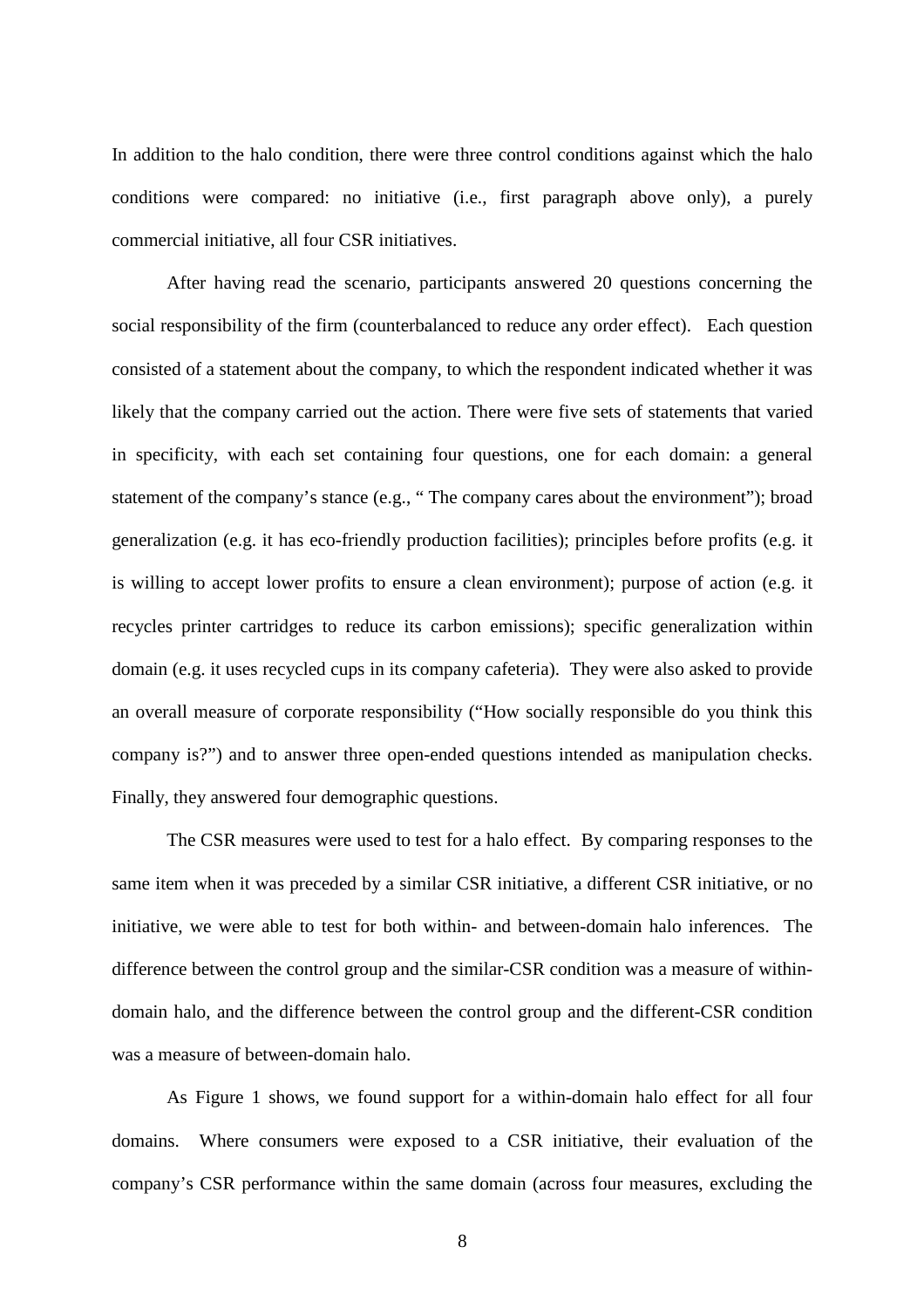initiative described in the scenario) was significantly higher than the control condition (of no initiative)  $(p<.05)$ .



In addition, as shown in Figure 2, we found support for an across domain halo effect

in one domain only, the employee (work-life balance) condition. A composite score of the

CSR measures excluding the employee initiatives measures was significantly higher than the

control (of no initiative)  $(p<.05)$ . In the employee condition, participants were told:

"The company has a strong family-friendly program that goes substantially beyond regulatory requirements. Each manufacturing plant has introduced free child-care for all employees at an on-site crèche that has professional staff and extensive facilities. The company's goal is to increase the number of female employees from 20% to 40% of their workforce."

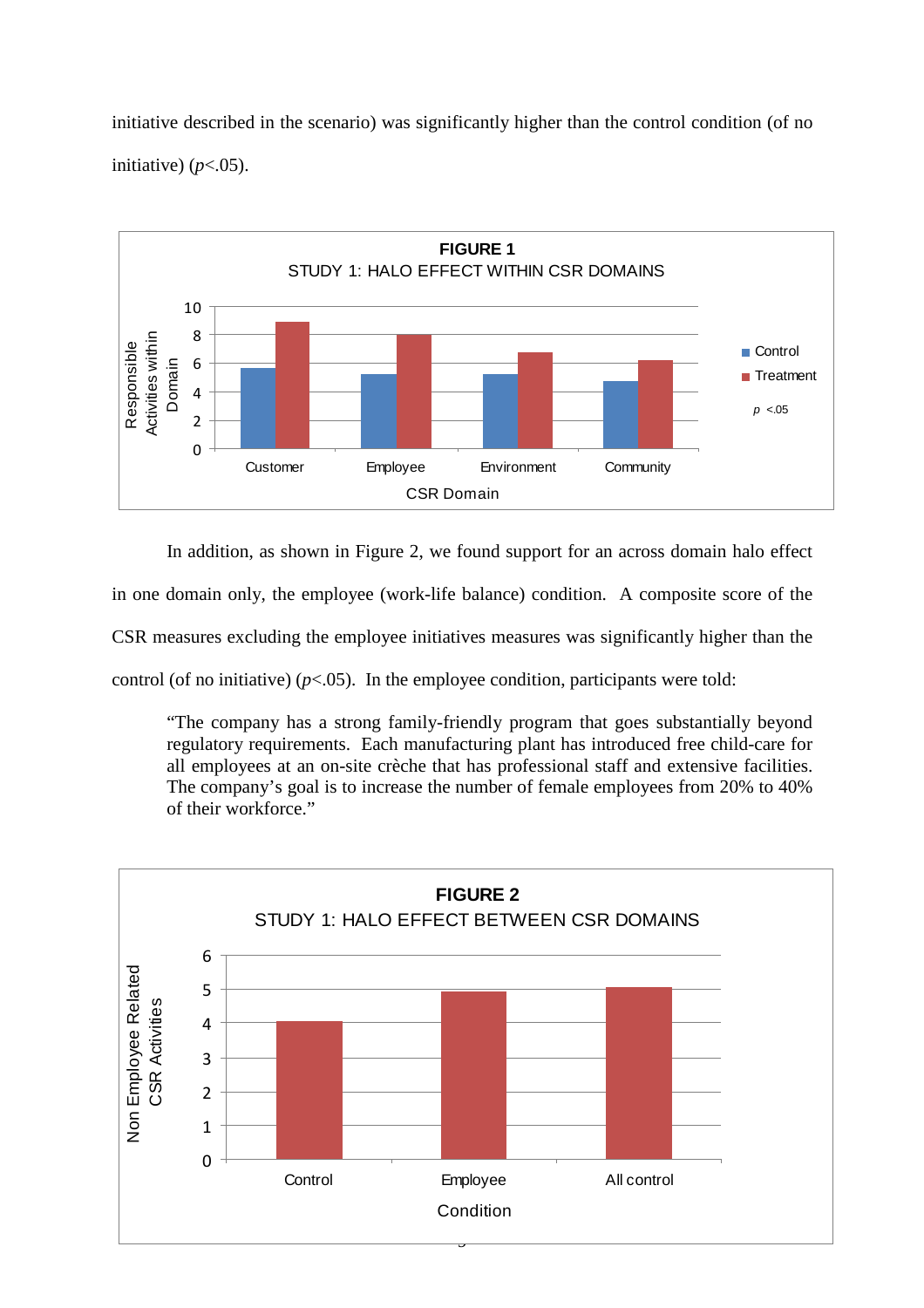Consistent with this observation, when we compare initiatives on the overall social responsibility of the company, we find that only for the employee initiative was the company judged appreciably (and significantly) more socially responsible than in the control condition. This is evident from Figure 3, which shows the CSR effect across conditions, with CSR scores shown to be little different between the experimental conditions and two of the controls (commercial initiative and no initiative) with the exception of the employee initiative which was markedly higher  $(p<0.05)$  and comparably rated to the control of all four CSR initiatives.



One possibility is that our findings show that treating employees well is a uniquely effective way to achieve an across-domain halo effect. Another possibility is simply that our manipulations were not powerful enough. Or, translated into practical terms, that a company must do a lot in one CSR domain to achieve a generalization to other domains. In Study 2 we tested a much wider range of CSR initiatives. We wanted these to be quite powerful, in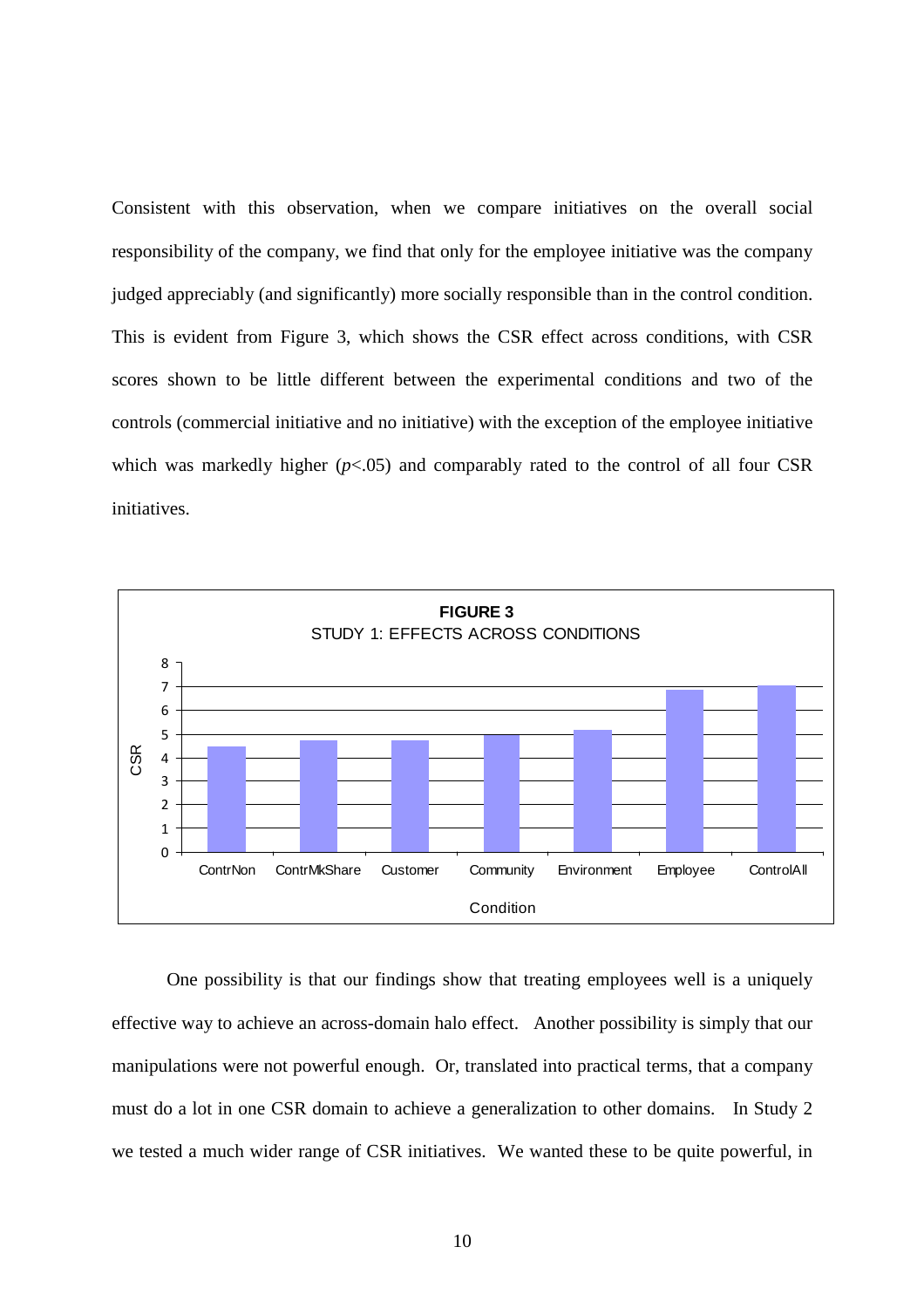that they were substantially more responsible than the everyday business practice with which participants would be familiar, and yet at the same time plausible.

### **STUDY 2**

In Study 2, we used the same administration procedure, questionnaire format, and sample population (with previous participants screened out) as in Study 1 ( $N = 520$ ). Data were collected in two waves, with the second wave one month after the first and timed to coincide with the 2009 Copenhagen climate change summit. This was to test for the possibility of a heightened sensitivity to the environmental scenarios in view of the extensive media attention to climate change. While the general questionnaire format remained the same, the scenarios were designed to present participants with CSR initiatives more likely to be viewed as going beyond a "business as usual" approach. To be more certain of a powerful manipulation for each domain (the environment, community, customers, and employee work/life balance), we developed and tested three scenarios within each domain. Thus we had 12 halo conditions together with one no-initiative control condition. An example is the following ("healthy default") scenario in the customer domain:

"Imagine a fast-food restaurant called "Harrigans" that sells menu items for breakfast, lunch and dinner. It has 310,000 employees, and operates 10,500 restaurants in 53 countries.

Based on its concern for its customers' health, Harrigans has embarked on an industry-leading strategy to promote healthy eating. Unless customers request otherwise, they are automatically given a salad and fruit as the side dishes with their order, instead of fries, and fruit juice instead of a soda for their drink. The company's goal is that 80% of its customers stay with the healthy side dish and drink options that are provided automatically, rather than switching to a less healthy alternative."

The subsequent measures were also adapted, with a manipulation check designed to ascertain participant evaluations of how socially responsible they viewed the initiative and 15 CSR measures in three categories; i.e., general statement of company's stance, principles before profits, core values.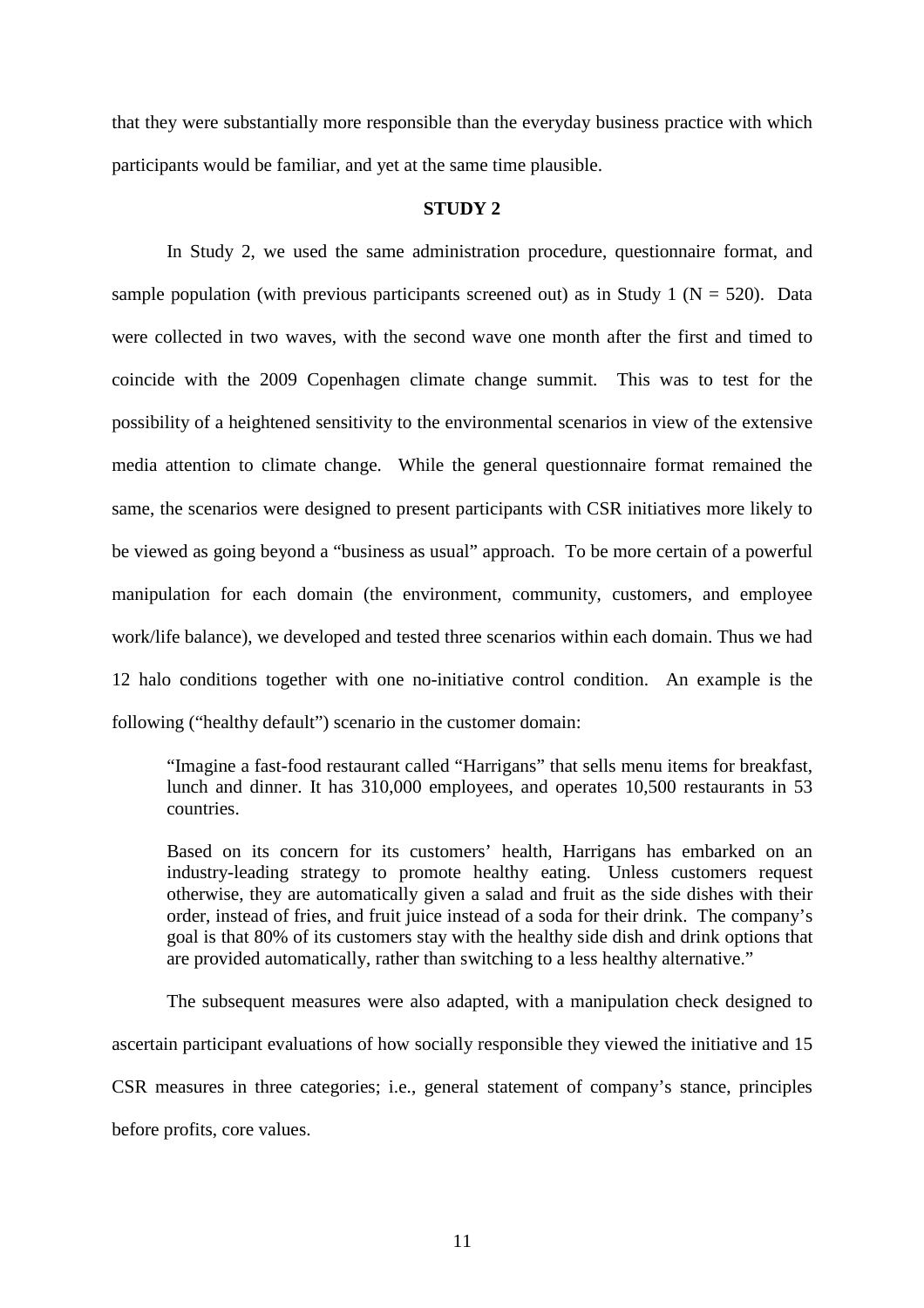Open-ended questions asked for an explanation of participants' overall social responsibility evaluation of the company described in the scenario and for their opinion on the company's motivation for the initiative, as well as whether any particular company came to mind in reading the scenario (as expected, McDonald's was mentioned by more than half of the participants). Finally, before completing the demographic questions, participants ranked the importance of company action in the four domains (the average ranking in order of importance in the first wave of data collection was employees, customers, environment, community; in the second wave, environment was ranked second to employees, followed by customers and community, consistent with our expectation of a Copenhagen effect).

# **Results**

 For each domain of question, we combined all three questions into a composite CSR index. For instance, the mean of responses "It cares about the environment," "It is willing to accept lower profits to ensure a clean environment" and "One of its core values is the protection of the natural environment" produced the Environment Index. From these data we could compare the control condition to 36 indexes from a CSR domain different than the one manipulated. In fact, 34 were above the control mean, which is highly significant by a sign test  $(p<.01)$ . In addition, eight of these comparisons were individually significant by the Dunnett test  $(p<.05)$ . The Dunnett test is a conservative test which compares many items to a common standard, and in doing so ensures that the probability any comparison in a set can arise from random error is reduced to the significance level of .05.

 For each condition we conducted a multivariate analysis of variance (MANOVA). The dependent measure was the three classes of question from the domain not being manipulated. For instance, the dependent measure for the Environment condition was the Employee, Customer and Community questions. The MANOVA revealed significant differences for three of the four domains: Environment, F(3,156)=12.5, *p*<.001; Employee,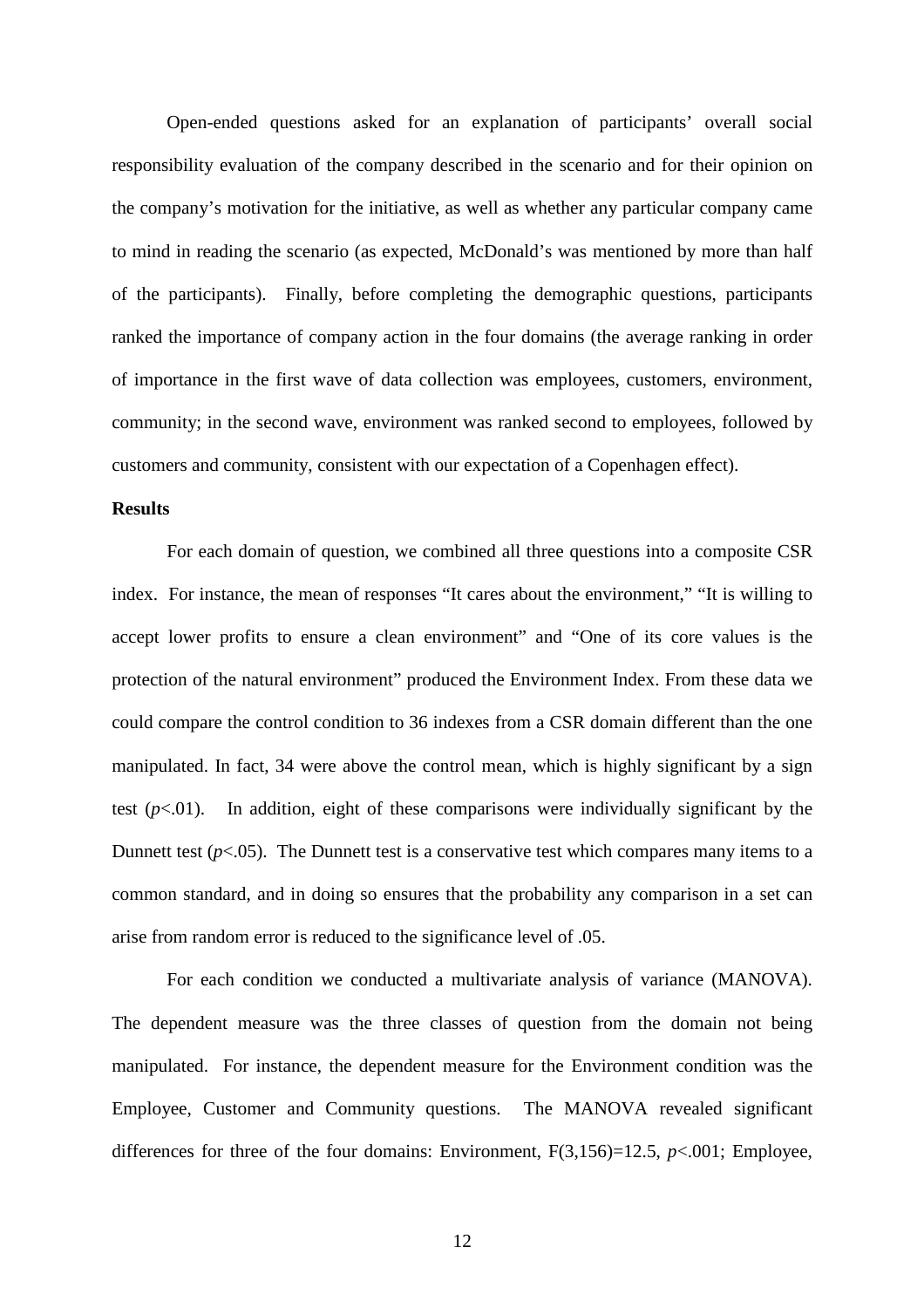F(3,156)=4.6, *p*=.004; and Customer, F(3,156)=3.9, *p*=.01. There was no main effect for the Community domain, although even here, as our subsequent analysis shows, it would be incorrect to say there was no evidence of a cross-domain halo for this domain.

 Another way of looking at the data is given in Figure 4. This shows the difference between the control condition and the experimental condition for all classes of question. For instance, Figure 4(a) shows these mean differences for the community measures. The first three bars show the differences for the community measures when the CSR initiative was an environmental one. When the mean for the CSR condition is significantly different than that for the control group it is labelled with an asterisk. Significance levels were calculated using a Dunnett test, which accounts for the fact that multiple comparisons are being made. Thus clear support for a between domain effect is evident in the following comparisons:

- *Environment* initiatives ("green energy", "waste reduction 1", "waste reduction 2"), *employee* initiatives ("free child care", "education") and *customer* initiative ("healthy default") more likely to lead to higher *community* ratings
- *Customer* initiative ("healthy default") more likely to lead to higher *environment* ratings
- *Community* initiative ("educate delinquents") more likely to lead to higher *employee* ratings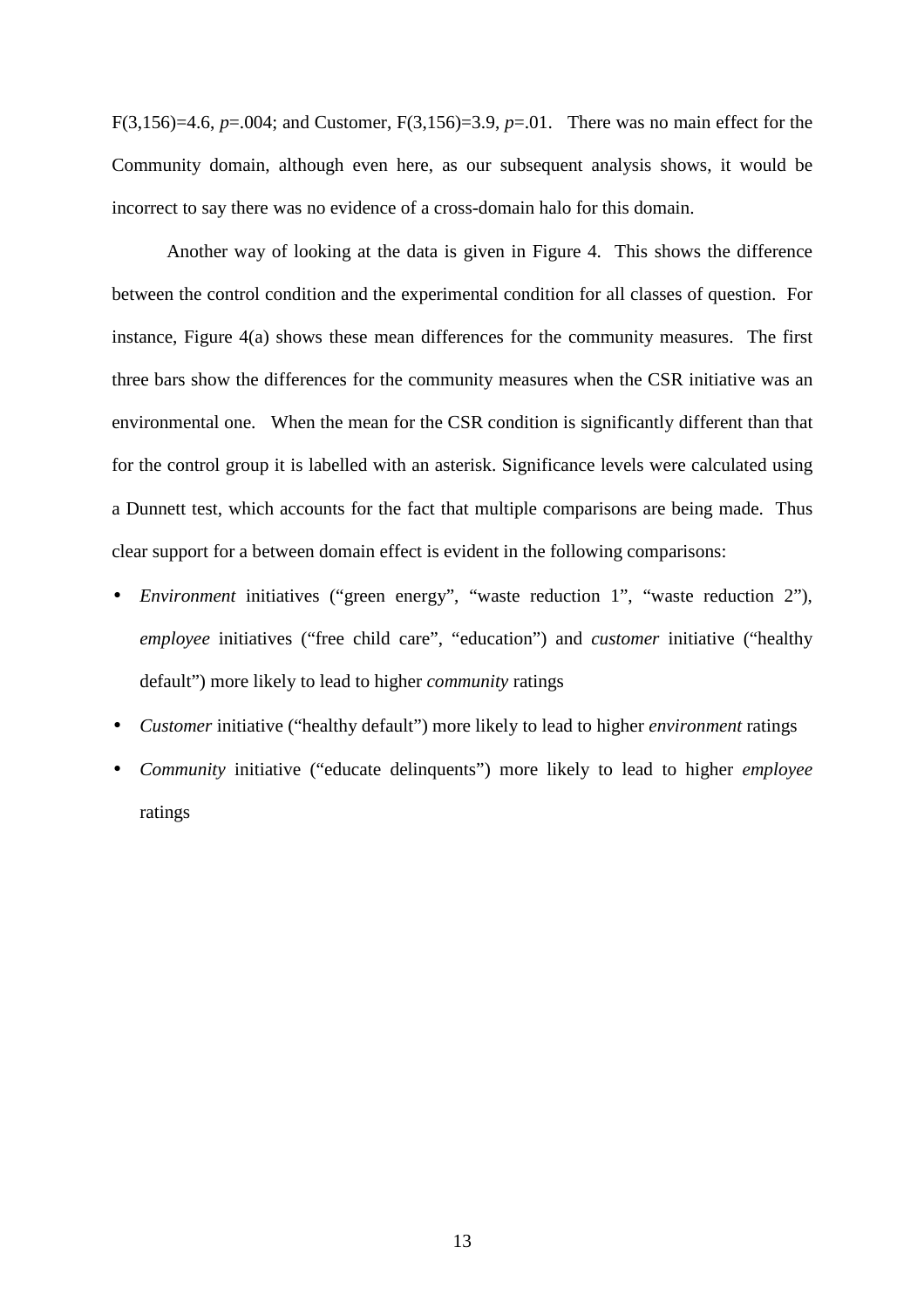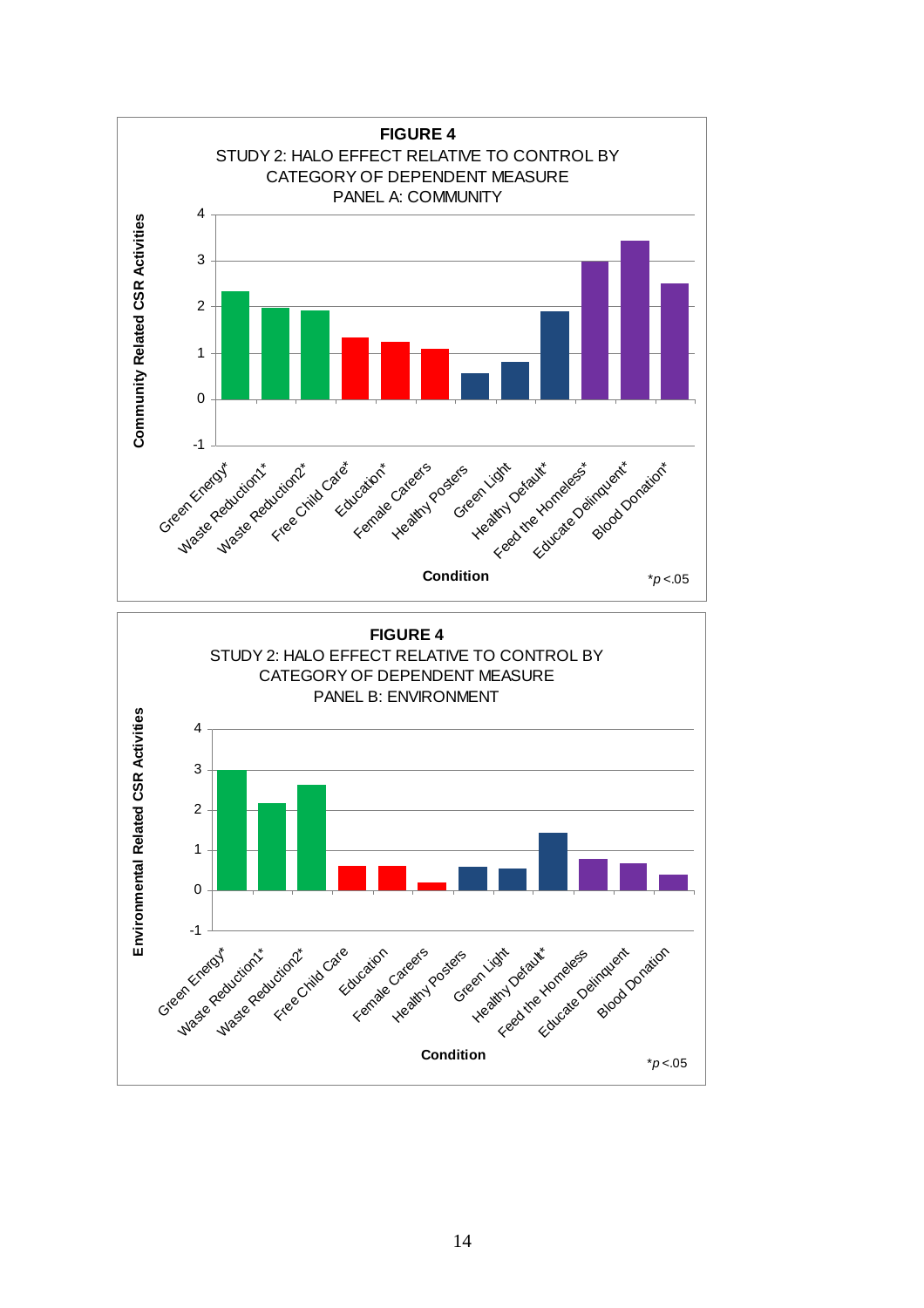

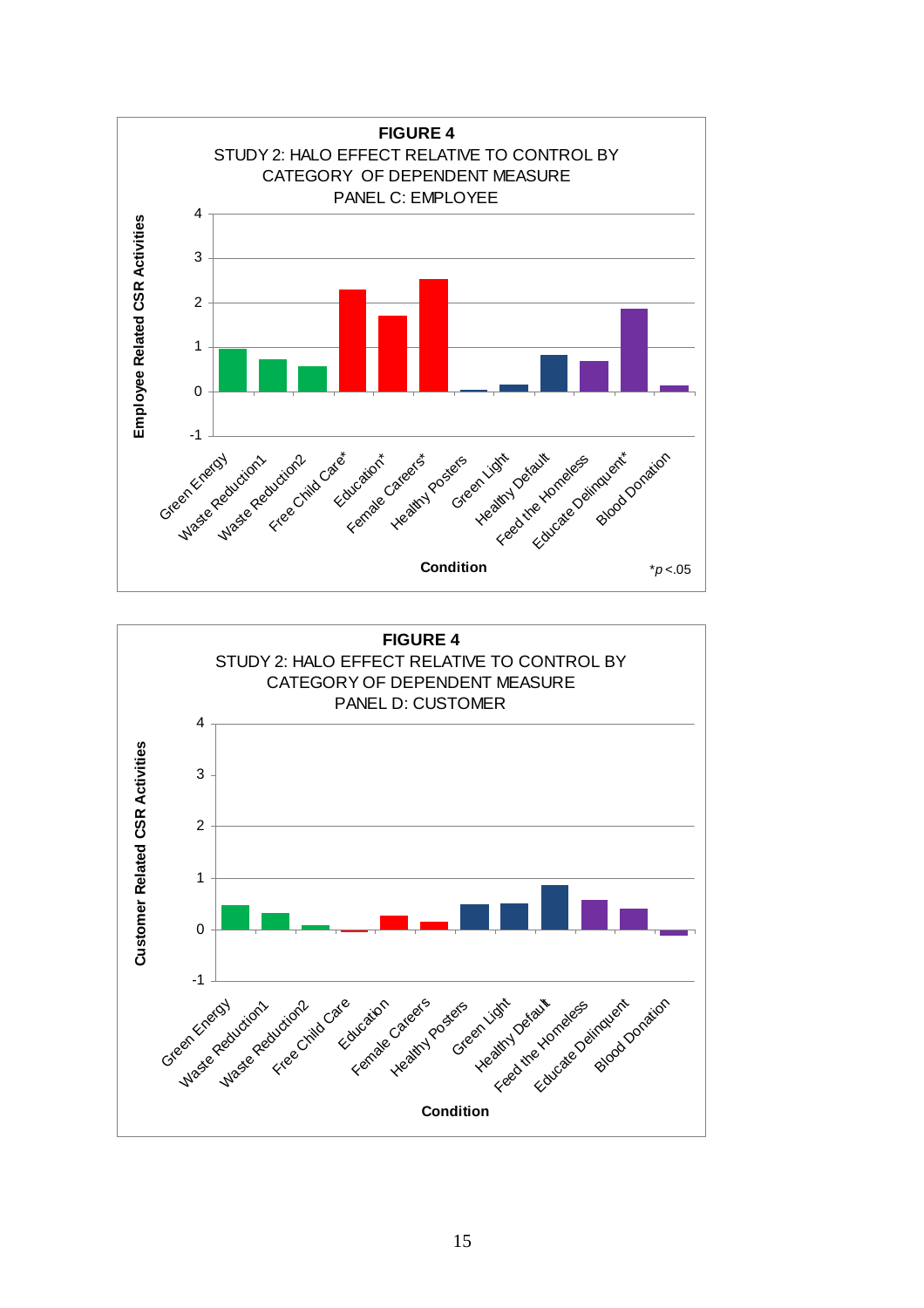### **DISCUSSION**

 What do we really know about the organizations that form such a central part of our lives, be it those we buy from as consumers or those we work for as employees? Thousands of Enron employees were clearly unaware of the fraudulent accounting practices that led to the firm's collapse and the \$65 billion fraud admitted by Wall Street broker Bernard Madoff apparently was unknown to his employees. Consumers typically know far less about the organizations they buy from than those they work for and yet the premise—if not promise of ethical consumerism is that informed consumers can promote corporate social responsibility.

Research on ethical consumerism (or socially conscious consumption) goes back at least 35 years (e.g., Webster 1975), but it is a topic today of growing interest in consumer research and marketing practice (e.g., Auger, et al., 2008; Irwin and Naylor 2009; Trudel and Cotte 2009; Wagner et al. 2009). Consumer preference for products deemed ethical / sustainable is expected to encourage firms to be more socially responsible. Some evidence suggests that this is becoming an increasingly mainstream phenomenon and no longer the preserve of niche market segments (e.g., Engardio 2007). But mainstream or not, what do consumers really know about the social responsibility of companies? How are their consumption decisions influenced by the limited information available to them on company CSR practices?

Our research suggests that consumers may well make inferences about company CSR performance on the basis of very limited information. The findings of Study I are clearly supportive of a within domain halo effect. This suggests that consumer awareness of one set of company CSR actions (e.g., recycling) will influence their perceptions of company CSR performance in other areas in the same domain (e.g., eco-friendly production) about which they have little or no information. The findings of Study II also support a between domain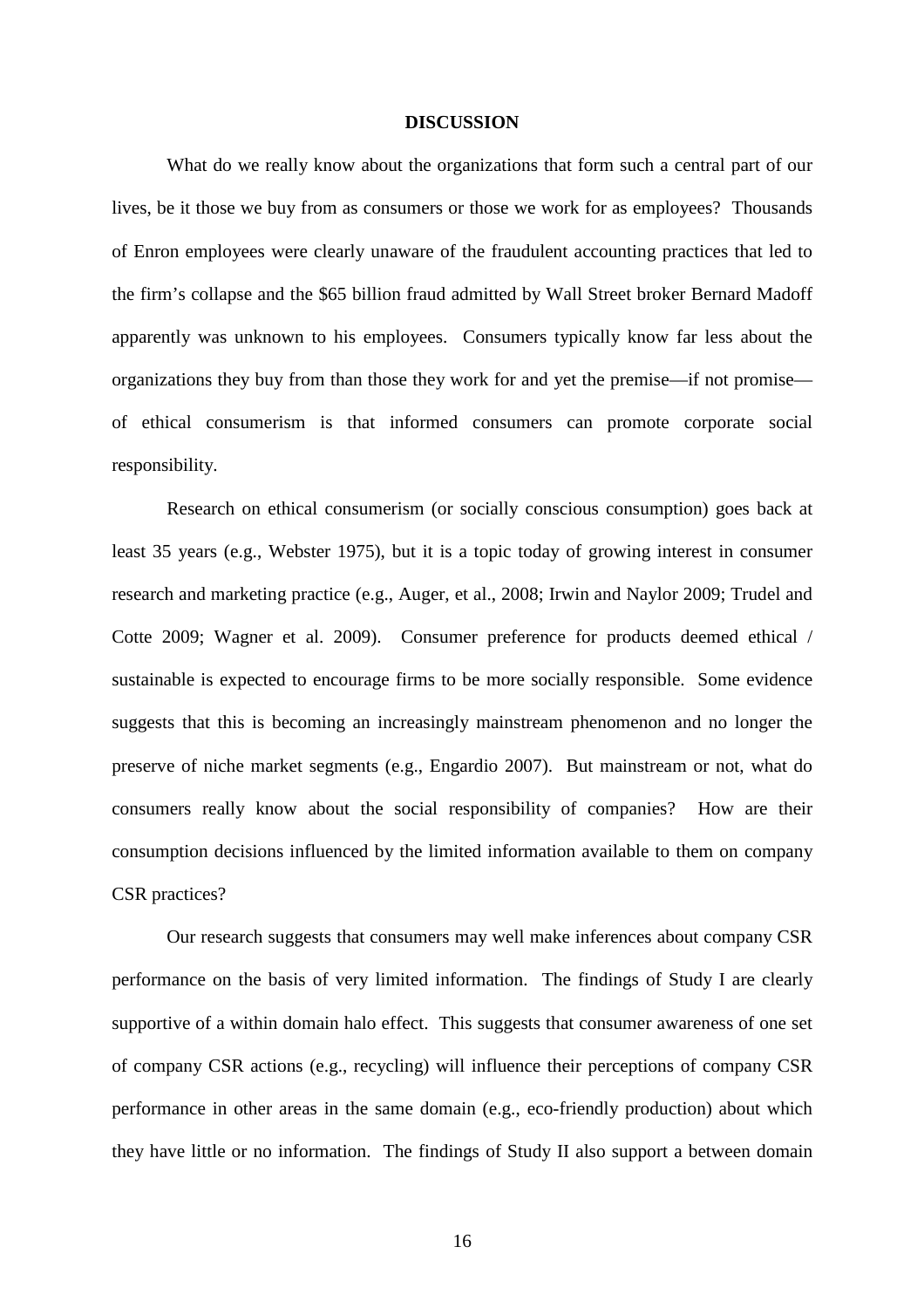halo effect. This suggests that consumer awareness of company CSR actions in one domain (e.g., recycling initiatives in the environmental domain) will influence their perceptions of CSR performance in other domains about which they have little or no information (e.g., supporting the local community).

 These findings have theoretical implications for ethical consumerism and the business case for CSR, as well as providing support for halo effect theory in a novel context. More specifically, they lend support to the idea of consumers as drivers of the "business case" for CSR on the basis of a halo effect. They also have important managerial and policy implications.

The CSR halo effect suggests consumers might extrapolate from a small number of examples of CSR-related practices. This is critical for business to understand, both in general and in the specific ways in which such behaviour is manifest. It has major implications for company CSR strategy, especially what initiatives are undertaken and how they are communicated. From a policy/consumer interest perspective, however, there is also a potential "dark side" to this research where companies might attempt to use the illusory CSR halo to manipulate consumer perceptions of CSR performance (in contrast to an arguably more legitimate exploitation of true halo). Conceivably, this is an explanation for charges of "greenwashing" by companies. It lends additional weight to the need for further research on this topic, as we discuss in conclusion.

### **Further Research**

In further studies under development, we are investigating the boundary conditions of the halo effect: how and when it works. More specifically, we are looking at what we call "halo calibration." This is one way of exploring the "dark side" of the halo effect. Although the halo effect is often thought of as a bias, if it reflects existing intercorrelations between variables it can allow correct inferences to be made from minimal information (e.g., Cooper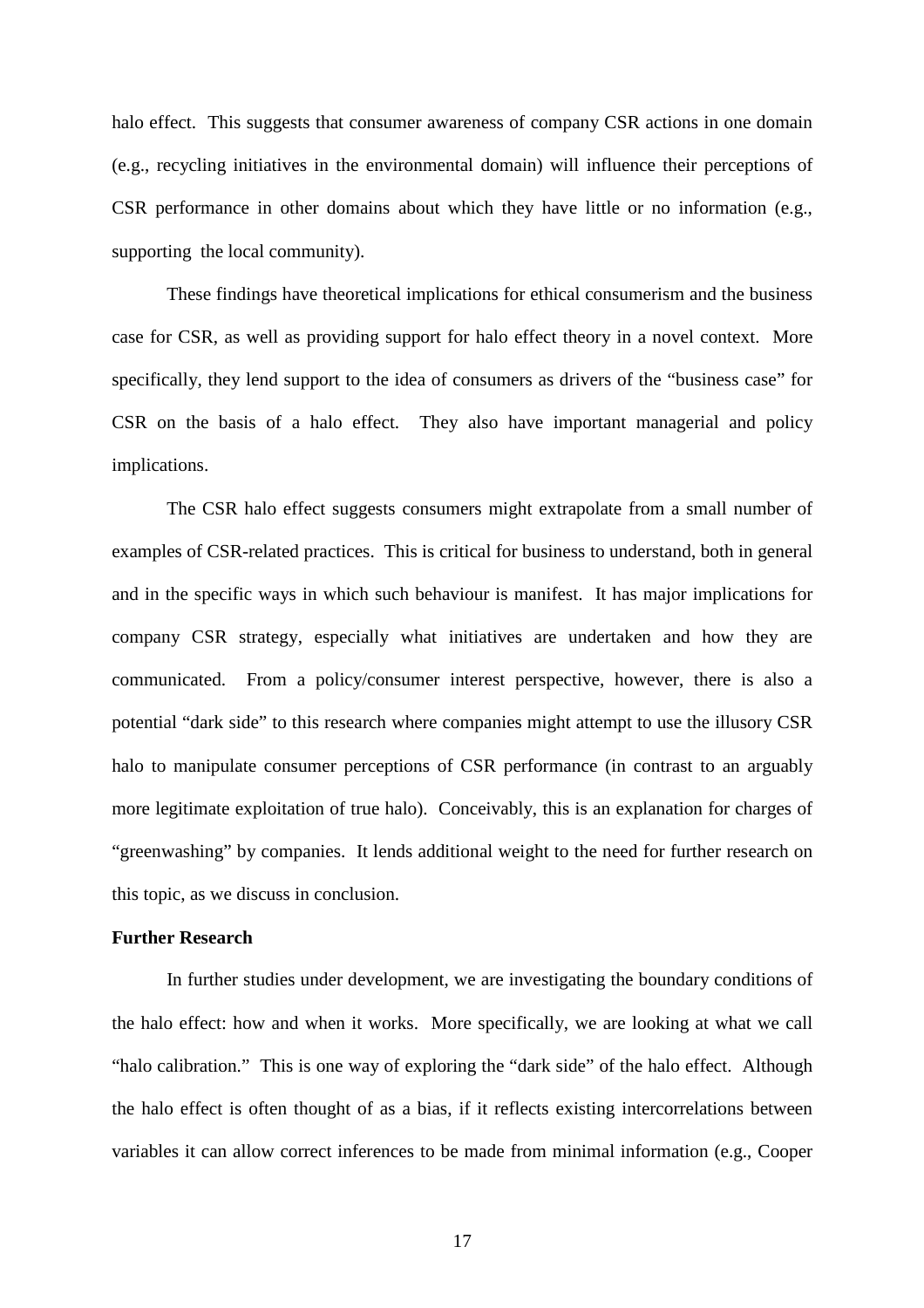1981). The halo may therefore reflect an existing correlation, known as a "true halo". Alternatively, it may reflect "halo error," a cognitive bias in which the correlations are inflated. Halo calibration is the relative contribution of true halo to the halo effect. A further study is planned that will draw on a unique data set provided by social responsibility rating agency Vigeo, which contains company profiles consisting of scores of CSR activities for hundreds of international firms.

In another planned study, we plan to investigate the limits of benefits from CSR activities by examining the marginal contribution, in positive consumer perceptions, of additional CSR activities. We hypothesize that as firms increase the scope of their reported CSR activities, there will be diminishing marginal benefits in consumer perception of the firm's overall CSR performance. As well as identifying potential boundary conditions to the halo effect, this diminishing returns hypothesis has practical implications. If supported, it would suggest that companies who engage in and communicate about numerous CSR actions across multiple domains are less likely to receive proportional benefit relative to companies who engage in more modest CSR activities. Again this speaks to the possible "dark side" of the CSR halo.

Finally, we are examining "halo valence"; specifically the effects of negative as well as positive CSR information. A countervailing force relative to company manipulation of the CSR halo is the possibility that "the truth will out" and bad information about company CSR performance will influence overall CSR evaluations (and perhaps to a proportionately greater extent if inconsistent with existing information).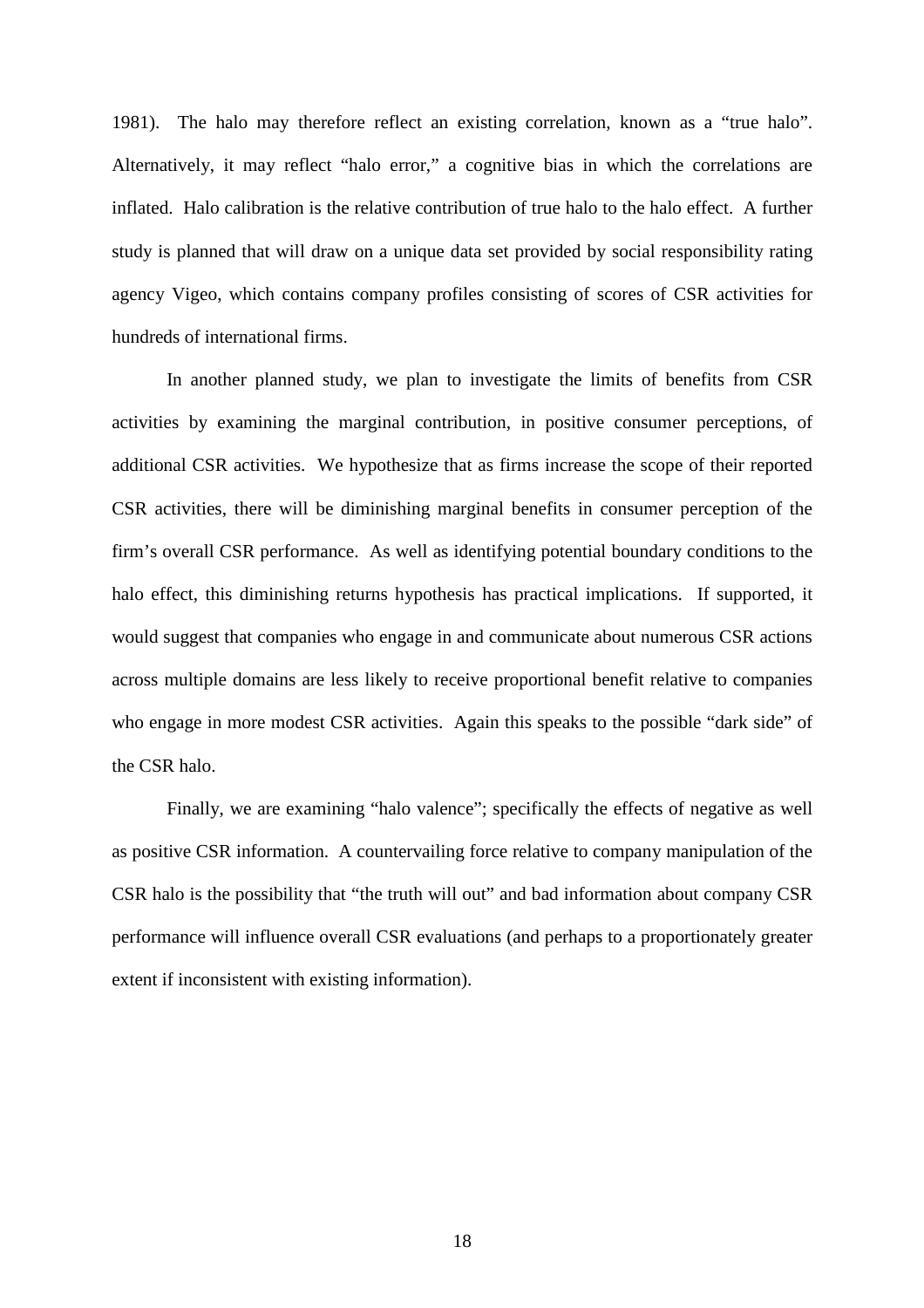### **REFERENCES**

- Auger, Pat, Timothy M. Devinney, Jordan J. Louviere, and Paul F. Burke (2008), "Do Social Product Features Have Value to Consumers? *International Journal of Research in Marketing*, 25 (3), 183–191.
- Balzer, William K. and Lorne M. Sulsky (1992), "Halo and Performance Appraisal Research: A Critical Examination," *Journal of Applied Psychology*, 77 (6), 975–985.
- Barnett, Michael L. (2007), "Stakeholder Influence Capacity and the Variability of Financial Returns to Corporate Social Responsibility," *Academy of Management Review*, 32 (3), 794–816.
- Bhattacharya, C.B. and Sankar Sen (2004), "Doing Better at Doing Good: When, Why and How Consumers Respond to Corporate Social Initiatives", *California Management Review*, 47 (1) 9–24.
- Boatwright, Peter, Ajay Kalra and Wei Zhang (2008), Should Consumers Use the Halo to Form Product Evaluations? *Management Science*, 54 (1), 217–233.
- Chandon, Pierre and Brian Wansink (2007), "The Biasing Health Halos of Fast-Food Restaurant Health Claims: Lower Calorie Estimates and Higher Side-Dish Consumption Intentions," *Journal of Consumer Research*, 34 (October), 301–314.

Cooper, W.H. (1981), "Ubiquitous Halo", *Psychological Bulletin*, 90 (2), 218–244.

Engardio, Pete (2007), "Beyond the Green Corporation." *BusinessWeek*, 29th January, 50–64.

- Feingold, A. (1992), "Good-Looking People Are Not What We Think," *Psychological Bulletin*, 111, 304–341.
- Irwin, Julie R. and Rebecca Walker Naylor (2009), "Ethical Decisions and Response Mode Compatibility: Weighting of Ethical Attributes in Consideration Sets Formed by Excluding versus Including Product Alternatives," *Journal of Marketing Research*, 46 (2), 234–246.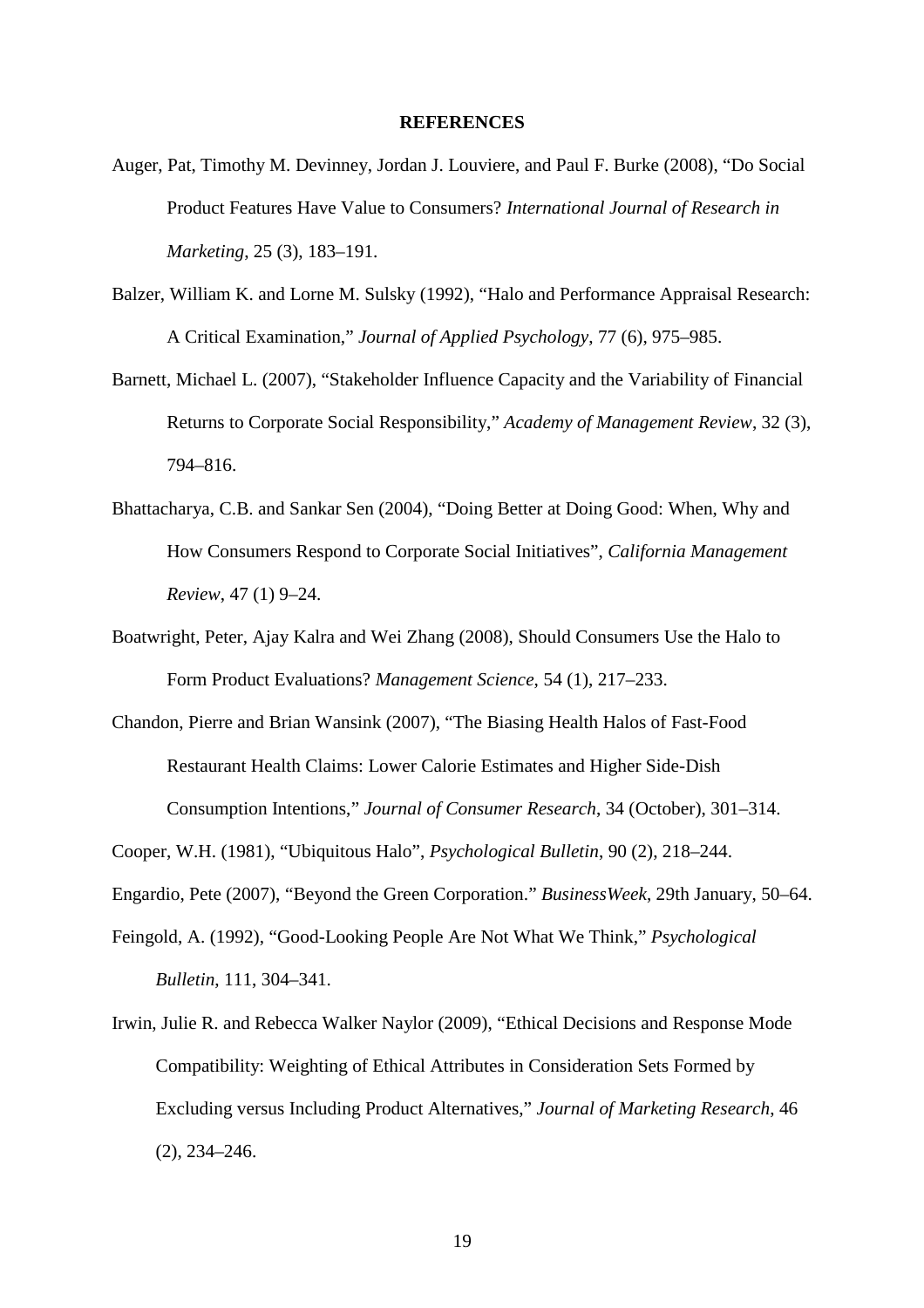- Klein, Jill G. and Niraj Dawar (2004), "Corporate Social Responsibility and Consumers' Attributions and Brand Evaluations in a Product-Harm Crisis," *International Journal of Research in Marketing*, 21, 203–217.
- Klein, Jill G., N. Craig Smith, and Andrew John (2004), "Why We Boycott: Consumer Motivations for Boycott Participation," *Journal of Marketing*, 68 (July), 92–109.
- Luchs, Michael, Rebecca Walker Naylor, Julie R. Irwin, and Rajagopal Raghunathan (2007), "Is There an Expected Trade-off Between a Product's Ethical Value and Its Effectiveness? Exposing Latent Intuitions about Ethical Products," *Advances in Consumer Research*, 34, 357–358.
- Margolis, Joshua D., Hillary Anger Elfenbein, and James P. Walsh (2008), "Do Well by Doing Good? Don't Count on It," *Harvard Business Review*, 86 (1), 19–20.
- Sen, Sankar, and C.B. Bhattacharya (2001), "Does Doing Good Always Lead to Doing Better? Consumer Reactions to Corporate Social Responsibility," *Journal of Marketing Research*, 38 (2), 225–243.
- Sen, Sankar, Zeynep Gürhan-Canli, and Vicki Morwitz (2001), "Withholding Consumption: A Social Dilema Perspective on Consumer Boycotts," *Journal of Consumer Research*, 28 (3), 399–417.
- Smith, N.C. (2003), "Corporate Social Responsibility: Whether or How?" *California Management Review*, 45 (4), 52–76.

 (2008), "Consumers as Drivers of Corporate Social Responsibility" in *The Oxford Handbook of Corporate Social Responsibility*, ed. Andrew Crane, Abagail McWilliams, Dirk Matten, Jeremy Moon, and Donald S. Siegel, NY: Oxford University Press Inc., 281–302.

Thompson, Maryann Jones (2007), "The iPhone's Halo Effect," *Macworld* 24 (October), 24.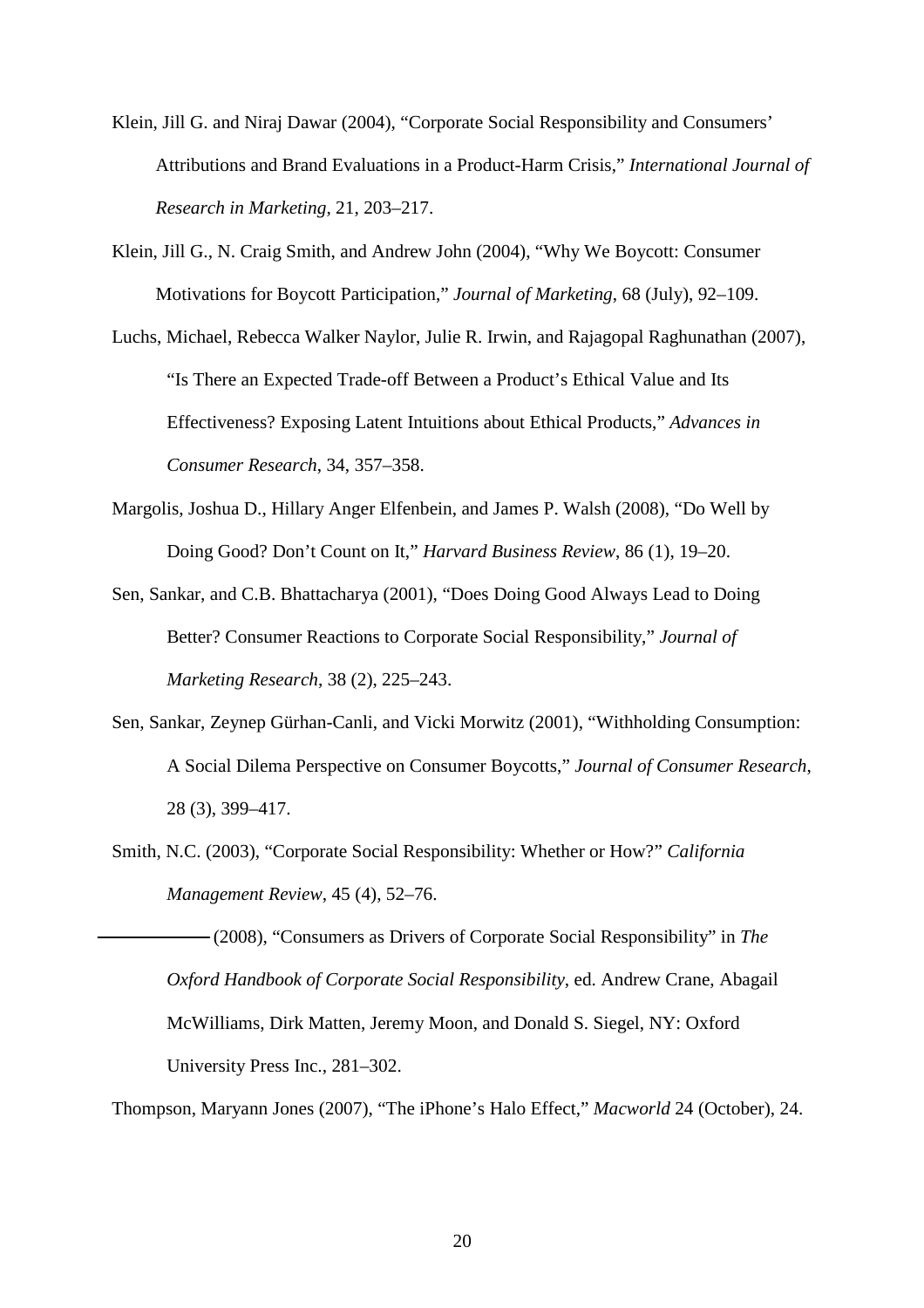- Thorndike, E. L. (1920), "A constant error in psychological ratings," *Journal of Applied Psychology,* 4 (1), 25-29.
- Trudel, Remi and June Cotte (2009), "Does it Pay to be Good?" *Sloan Management Review*, 50 (2), 61–68.
- Vogel, D. (2005), *The Market for Virtue: The Potential and Limits of Corporate Social Responsibility*, Brookings Institution Press, Washington, D.C.
- Wagner, Tillmann, Richard Lutz, and Barton A. Weitz (2009), "Corporate Hypocrisy: Overcoming the Threat of Inconsistent Corporate Social Responsibility Perceptions," *Journal of Marketing*, 73(6), 77–91.
- Webster, Frederick E., Jr. (1975), "Determining the Characteristics of the Socially Conscious Consumer," *Journal of Consumer Research,* 2 (3), 188-196.
- Wells, F. L. (1907). "A Statistical Study of Literary Merit (Columbia Univ. Cont. to Phil. & Psych., 16, 3.)," *Archives of Psychology,* 7, 5–25.
- Yoon, Yeosun, and Zeynep Gürhan-Canli, and Norbert Schwarz (2006), "The Effect of Corporate Social Responsibility (CSR) Activities on Companies with Bad Reputations", *Journal of Consumer Psychology*, 16 (4), 377–390.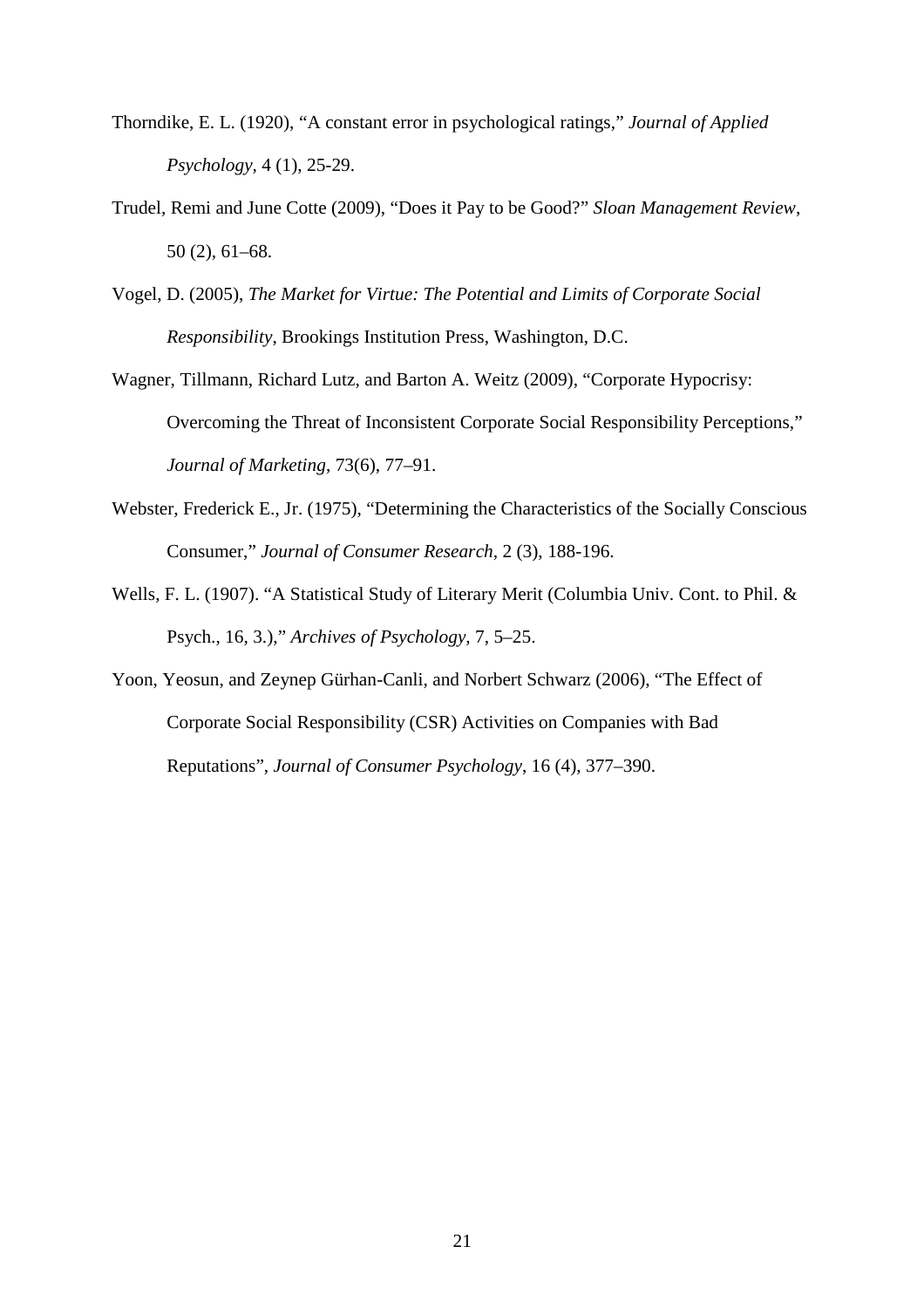# **Acknowledgement**

The authors gratefully acknowledge the generous financial support of this research project by the European Academy for Business in Society (EABIS) and its founding corporate partners: IBM, Johnson & Johnson, Microsoft, Shell and Unilever.